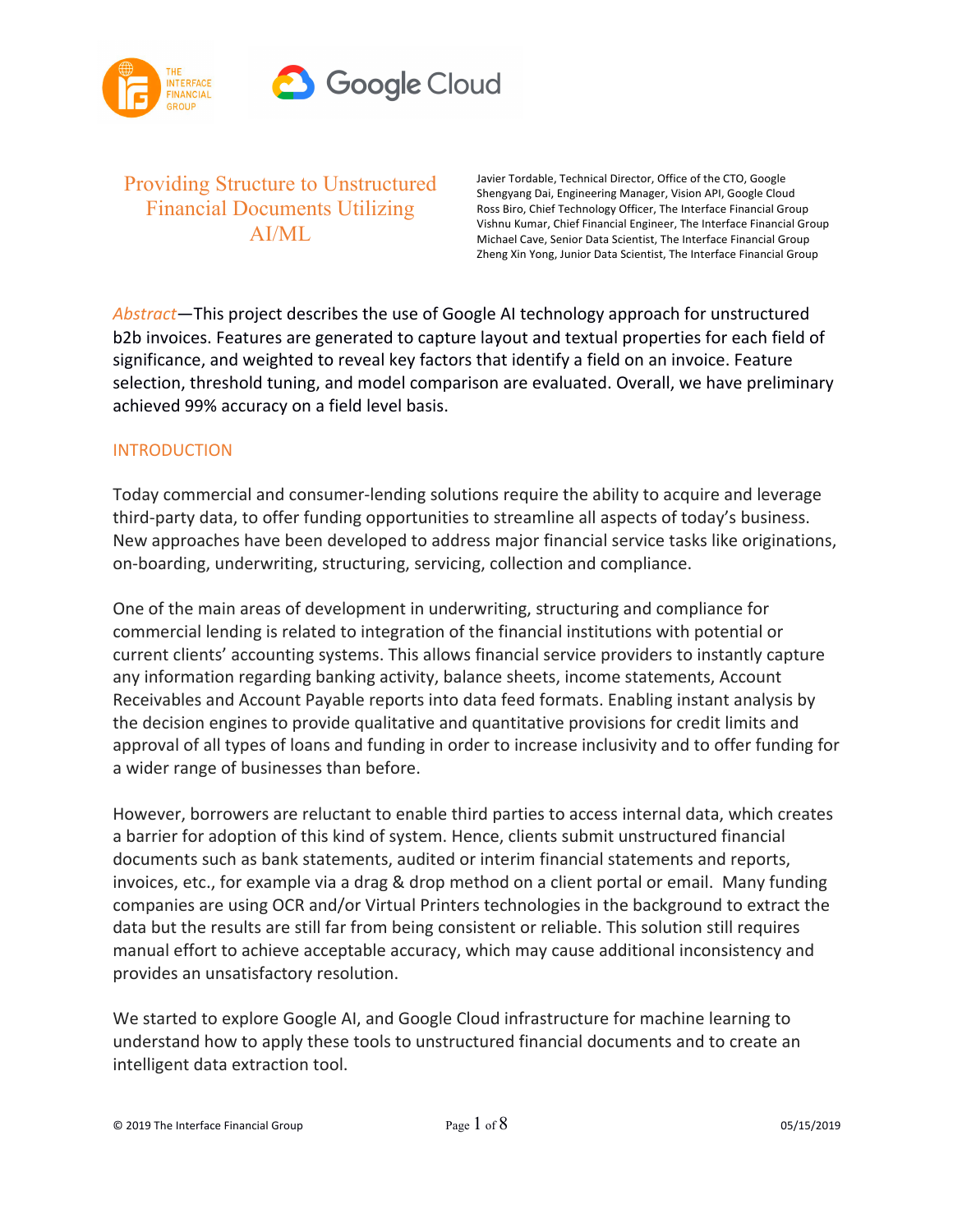We have implemented a system using Google AI and its Vision & Machine Learning products as a base, coupled with customized algorithms developed by IFG to replace current technologies. Allowing financial service companies and banks to ingest unstructured documents as a data feed, consequently broadening the scope and providing more reliable commercial and consumer lending worldwide.

A joint Research & Development project between Google & The Interface Financial Group, designed and developed a method to extract key data fields from unstructured financial documents. As part of this project Google invited IFG's Data Team to be part of the alpha community for Google AI. Our case study is based on business to business invoices but the algorithms and methodology can be applied to other types of unstructured business and financial documents.

Invoice processing is one of the most critical tasks for the financial department of any organization. In many organizations, invoices are still examined and entered manually, a process that is slow, costly, prone to human errors, and has become a bottleneck of high-speed data processes. Especially as the number of invoices grows dramatically with the development of today's economy. While a standard list of critical fields is usually visible in almost all invoices, the choice of keywords and layout can vary largely from vendor to vendor and country to country, creating a significant challenge.

Extracting invoices will benefit the fast growing e-invoicing industry, and financiers such as Trade Finance, Asset Base Lending and Supply Chain finance platforms, connecting buyers and suppliers in a synchronized ecosystem. This environment creates transparency, which is essential for regulators and tax authorities. Ecosystems would benefit from suppliers who submit financial documents in various formats via supplier's portals; allowing these documents to be converted into data feed format and instantly.

# GOALS

The goal of the invoice recognition project is to extract all the useful information from images of invoices regardless of the format. The majority of current commercially available invoice recognition techniques rely on invoices that have been directly rendered to PDF by software and that match one of a set of predefined templates. In contrast, this project starts with images of invoices that could originate from scans or photographs of paper invoices or be directly generated from software.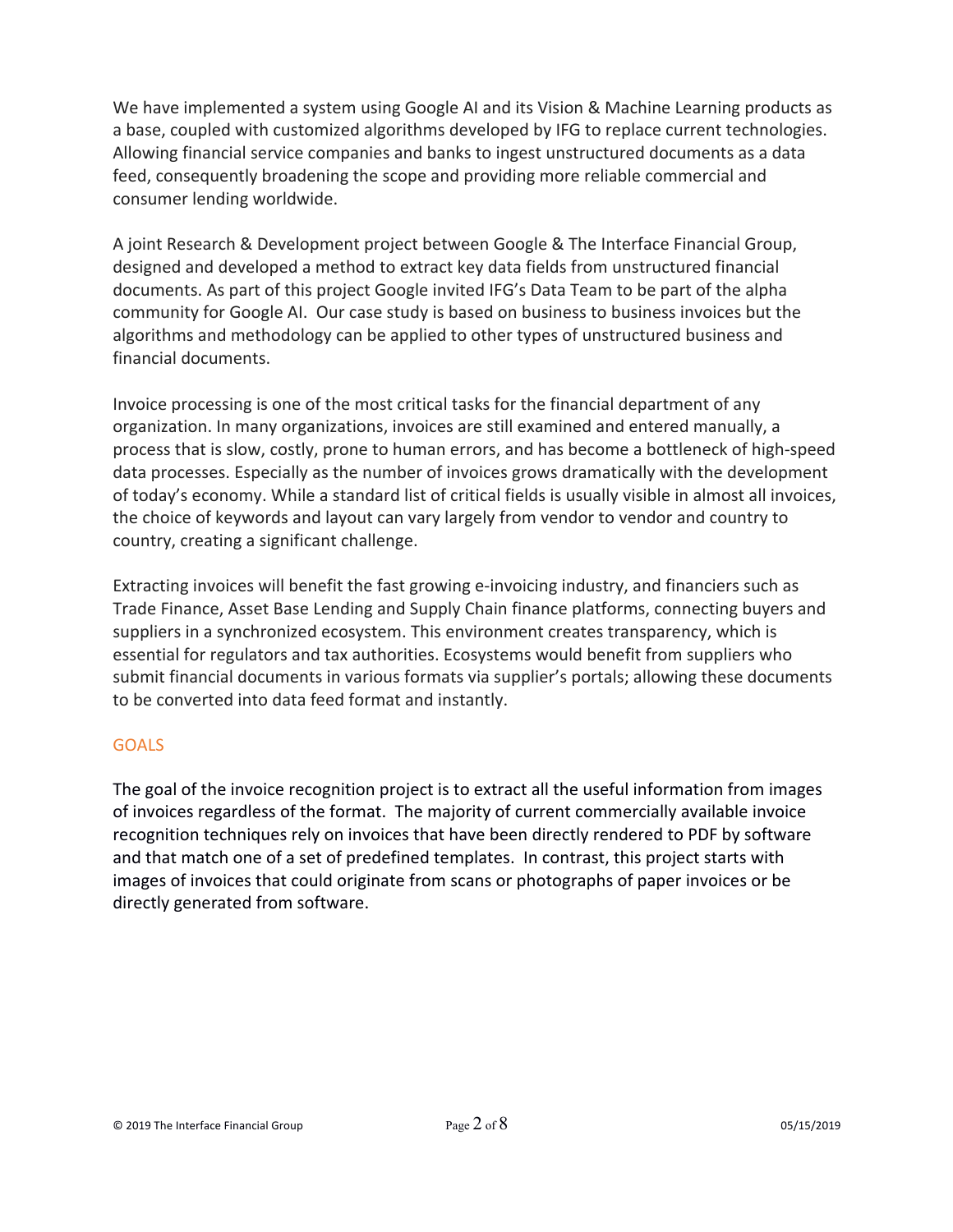## **IFG Unstructure Document - Structure Data**



The machine learning models of our current invoice recognition system recognize, identify, and extract 26 fields of interest. These fields include invoice number, invoice date, invoice total, due date, terms, full name and address for the buyer & supplier, the party to whom payment on the invoice is made, and tabular information containing items descriptions, price, quantity, line total, and subtotal.

While a true generalized address recognition system is beyond the scope of this project, we attempt to split the address fields into subfields. We created a system that should work for most of the United States as well as several other countries. Our address recognition system attempts to extract the name of the company, the street, the street number, zip code and the city, state, and phone number.

An extra "other" field includes both information we cannot yet categorize as well as information that we do not currently believe is useful. An example of the former is the quantity field in the details table. An example of the latter would be a closing such as "Thank You for Your Business."

### **PROCESS**

The first step in any invoice recognition project is to acquire images of invoices. Many companies consider their supply chains and hence their invoices to be confidential. Others simply do not see a benefit to maintaining scans of their invoices. The net effect is that we were unable to locate a large publicly available repository of invoice images.

What we were able to acquire was a set of line item data from invoices. With this data, we were able to synthetically generate a set of 25,011 invoices with different styles, formats, logos, and address formats. We use 20% of the invoices to train our models and then validate the models on the remaining 80%. We have extended our sample set to 38 million invoices for future training and validation. However, those additional invoices were not used in the preparation of this paper. Unfortunately, the original data set we used to generate these invoices does not belong to us, so we are not able to make our dataset publicly available.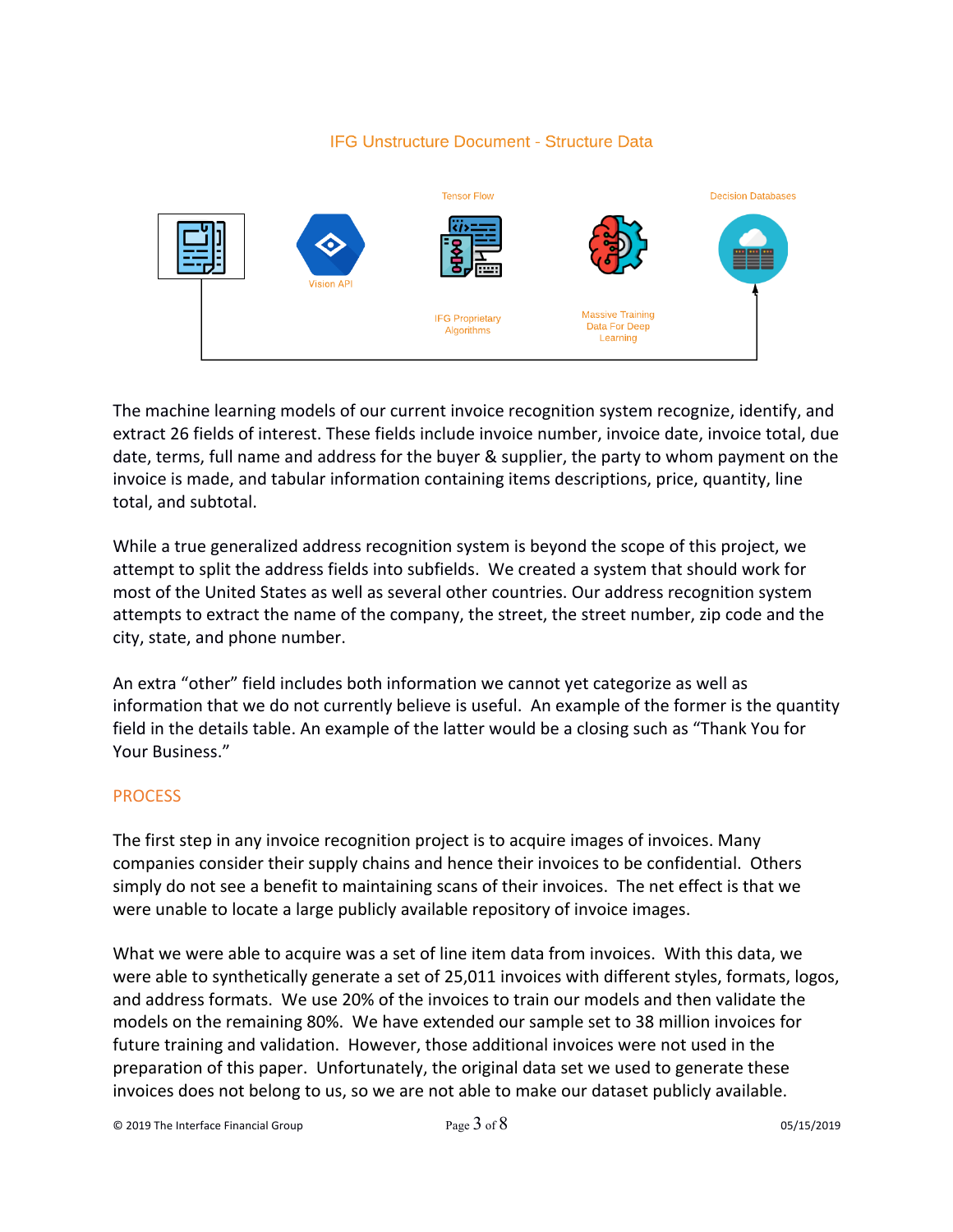A synthetic dataset such as ours will be representative but cover only a restricted subset of the invoices used in business today. However, since the core of our system uses machine learning instead of templates, it should work reasonably well with real invoices regardless of the format. We have restricted the numbers in our sample set to US standards for grouping and we have restricted the addresses in our dataset to portions of the US. Hence, our address splitting system will only function properly with addresses from a majority of the US and portions of a few other countries. A dataset that included other number and address formats would quickly allow us to overcome this limitation. As mentioned above, it is beyond the scope of this project to attempt to create a truly universal address recognition and splitting system.

As shown in the diagram below, the invoice recognition process is made of several distinct steps using tools developed by several different groups.



# **IFG Unstructured Documents Recognition Management**

The first step in processing an invoice is to translate the image into text using optical character recognition (OCR). We use Google AI (Cloud Vision) for this step. Google AI outputs text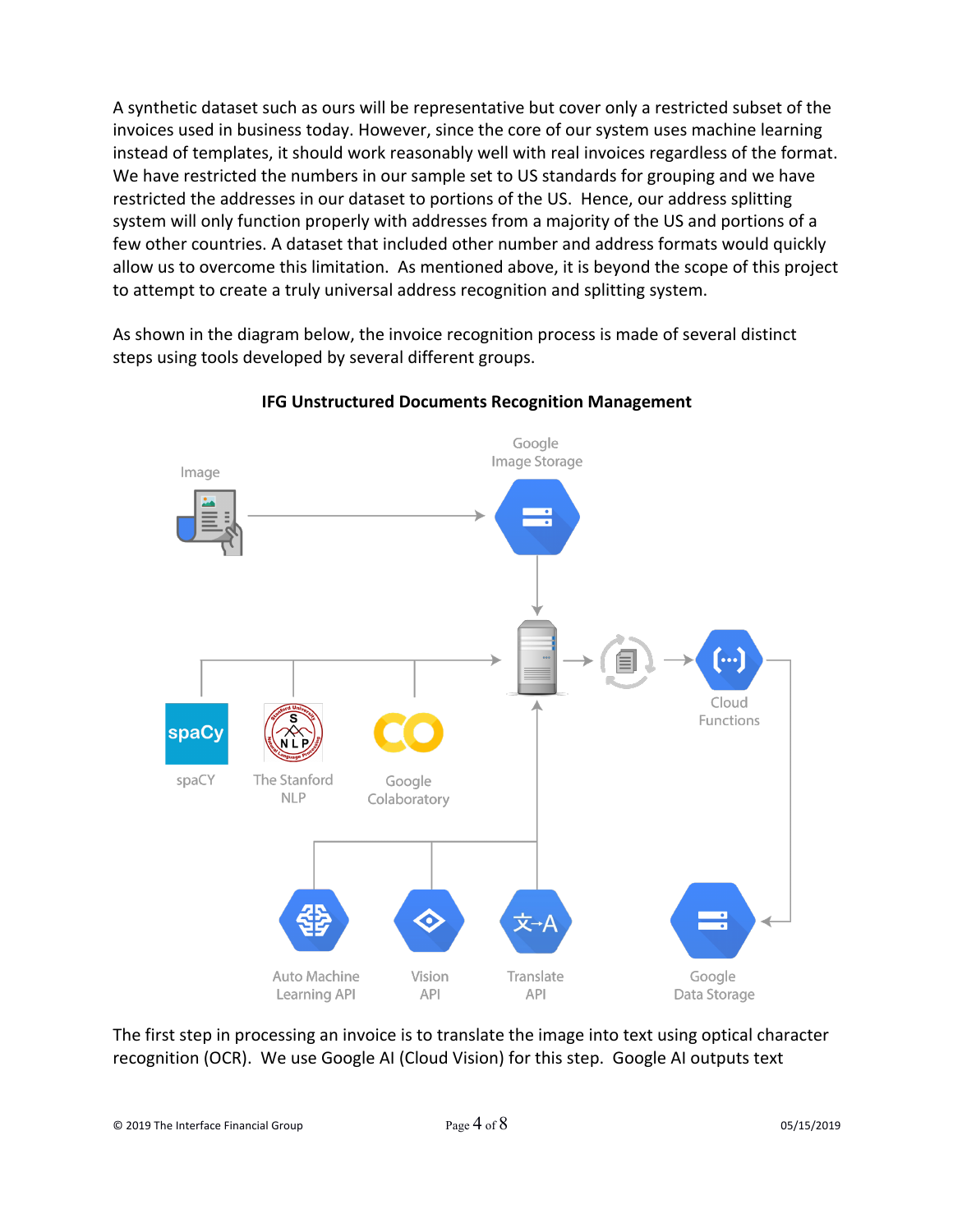grouped into phrases and their bounding boxes as well as individual words and numbers and their bounding box.

As part of our partnership with Google, we had access to alpha versions of Google AI and contact with members of the technical team. The collaboration helped improve the Vision API, in particular the processing of tabular data. In the debugging of tabular data processing it was very useful to have access to IFGs database of invoices, which helped improve tabular data processing for all Google Cloud customers in the future. Being able to identify tables has the potential to solve most of the issues identifying data in the details table included in most invoices. We expect to be able to extract the tabular information with high accuracy in the near future.

Google AI splits words on punctuation. However, some of the important fields in an invoice contain punctuation. Invoice numbers are a prime example as they can contain virtually any characters or symbols. We found it useful to split the text ourselves to avoid splitting single fields when possible. The splitting process is generally called tokenization and we used two different tokenizers from the Stanford Natural Language Processing Group. The first tokenizer splits on punctuation and keeps the punctuation with the word. This tokenizer is called wordtokenizer and is useful when the punctuation is likely part of the field. The second tokenizer also splits on punctuation, but it returns the punctuation as separate tokens. This tokenizer is called wordpunktokenizer.

Our dataset of 25,011 invoices produces approximately 8.7 million tokens. We use several modules from Keras to preprocess the token stream and reduce it to a size that is more manageable in the hardware that we used for this initial version of the system.

One particular Keras module that is worth noting is the embedding module. This module uses a dense vector representation for the data. A dense vector representation allows us to take advantage of the semantic relationships present in the data. This reduces the dimensionality of the input far more than a naive approach.

After preprocessing, the data is fed into several different machine learning models. All of the neural net models are running on TensorFlow. The non-neural net models use scikit-learn. The machine learning systems used are sequence to sequence, naive Bayes, and a decision tree algorithm. Each system has its own strengths and weaknesses and each system is used to extract different subsets of the data we are interested in. Using this ensemble model allowed us to achieve higher accuracy than any individual model.

Sequence to Sequence (Seq2Seq) models use a recurrent neural network to map input sequences to output sequences of possibly different lengths. A common use of Seq2Seq neural nets is machine translation. Sequences of words in one language are the input and sequences of words in another language are the output. When all goes well, the input and output sequences have the same meaning.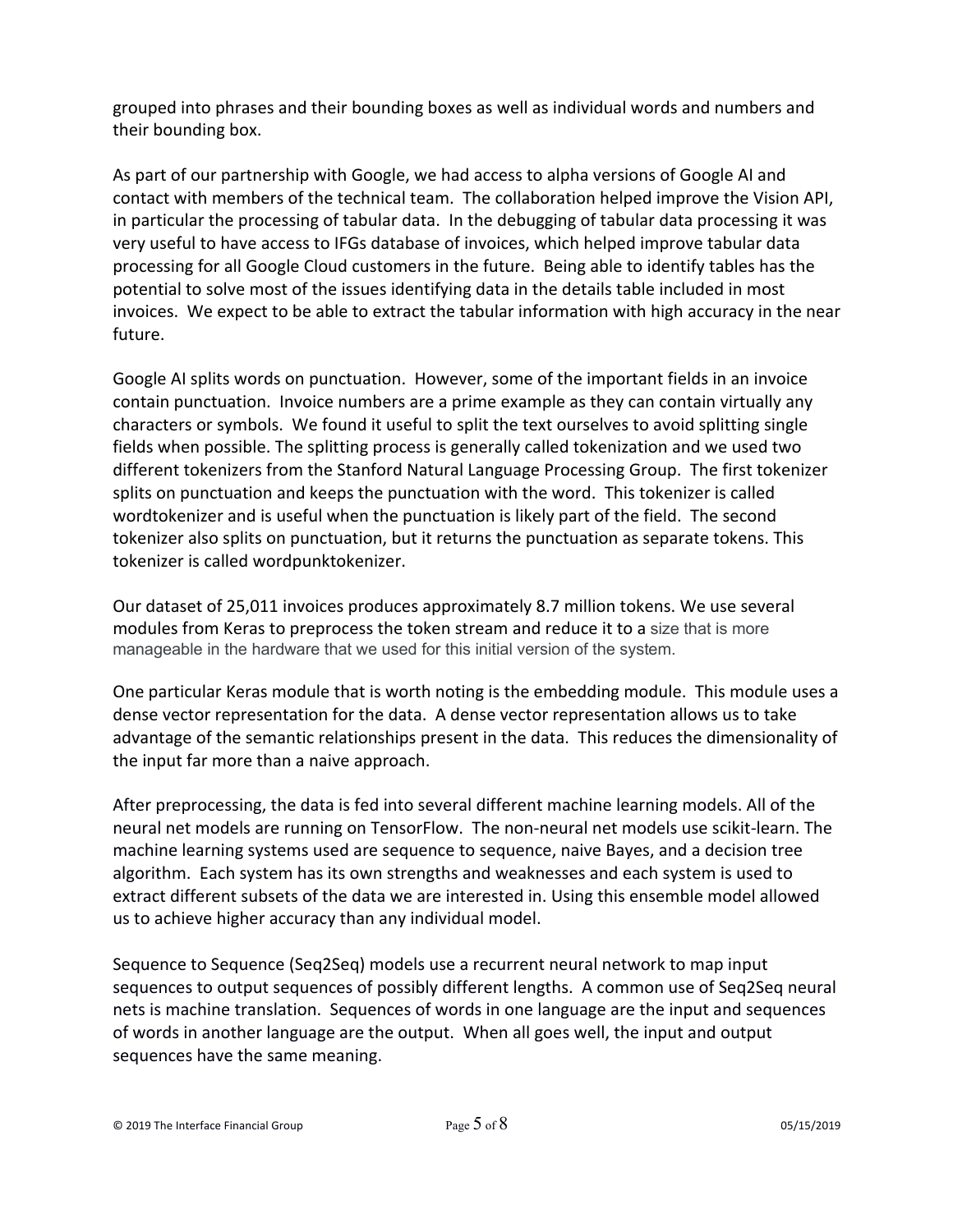

Predicting the nth target word given an input

We implemented a character level sequence to sequence model for invoice id parsing. The reasoning behind utilizing character by character when word level models are more common was due to the uniqueness of the invoice number problem set as invoice numbers can be numeric, alphanumeric, alphanumeric with punctuation and so on.

We found Seq2Seq to perform very well at identifying invoice numbers. Because invoice numbers can consist of virtually arbitrary sequences of characters, we abandoned the tokenized input and focused on the text as a character string. When applied to the character stream, our Seq2Seq model is able to match invoice numbers with approximately 99% accuracy. Seq2Seq performed particularly poorly at distinguishing two letter state abbreviations from two letter street abbreviations. The best we were able to achieve was approximately 70% accuracy. This is not surprising since it can be difficult for a neural net to distinguish court (CT) from Connecticut (CT) when both are located in an address.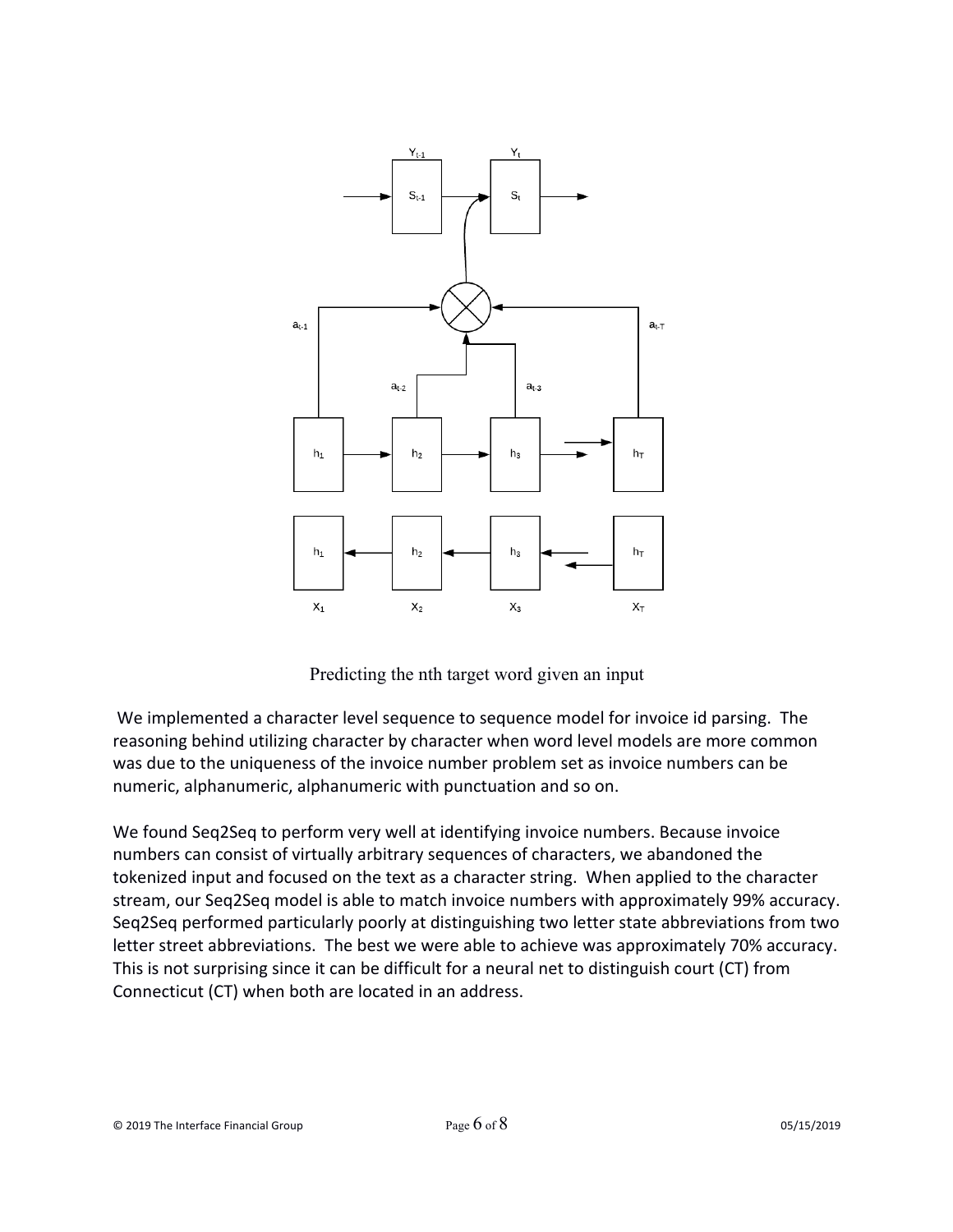

Because the Seq2Seq model was unable to distinguish street abbreviations from state abbreviations, a naive Bayes model was added. This model is able to distinguish state abbreviations from street abbreviations with approximately 97% accuracy.

Naive Bayes has been used by combining with n-grams to reconstruct the document and place the appropriate features in their appropriate fields at the end of the process. Even though an address is identified it must be associated with either the payor or payee in this particular use case. What precedes the actual address is of utmost importance in this instance.



Neither Seq2Seq nor naive Bayes models were able to use the bounding box information to distinguish nearly identical fields such as payor address and payee address. A decision tree model was added to distinguish such data.

Finally, the output was post processed into a Pandas data frame to compare the output to the test data. We used cross entropy as a loss function for both accuracy and validity. As expected in a case like this accuracy varied base on the number of epochs used in training. An optimum number of epochs was discovered during testing to reach 99% accuracy or higher of element recognition in most invoices.

# CONCLUSION AND FUTURE WORK

The Google AI performs exceptionally well capturing raw data from an image. Our collaboration allowed the team to focus on a highly accuracy machine learning model that processes a variety of business documents. Additionally, several well-known NLP libraries were utilized exhaustively to help prepare the output received from Google Cloud Vision for the aforementioned models. We have found the Sequence to Sequence techniques provide us the